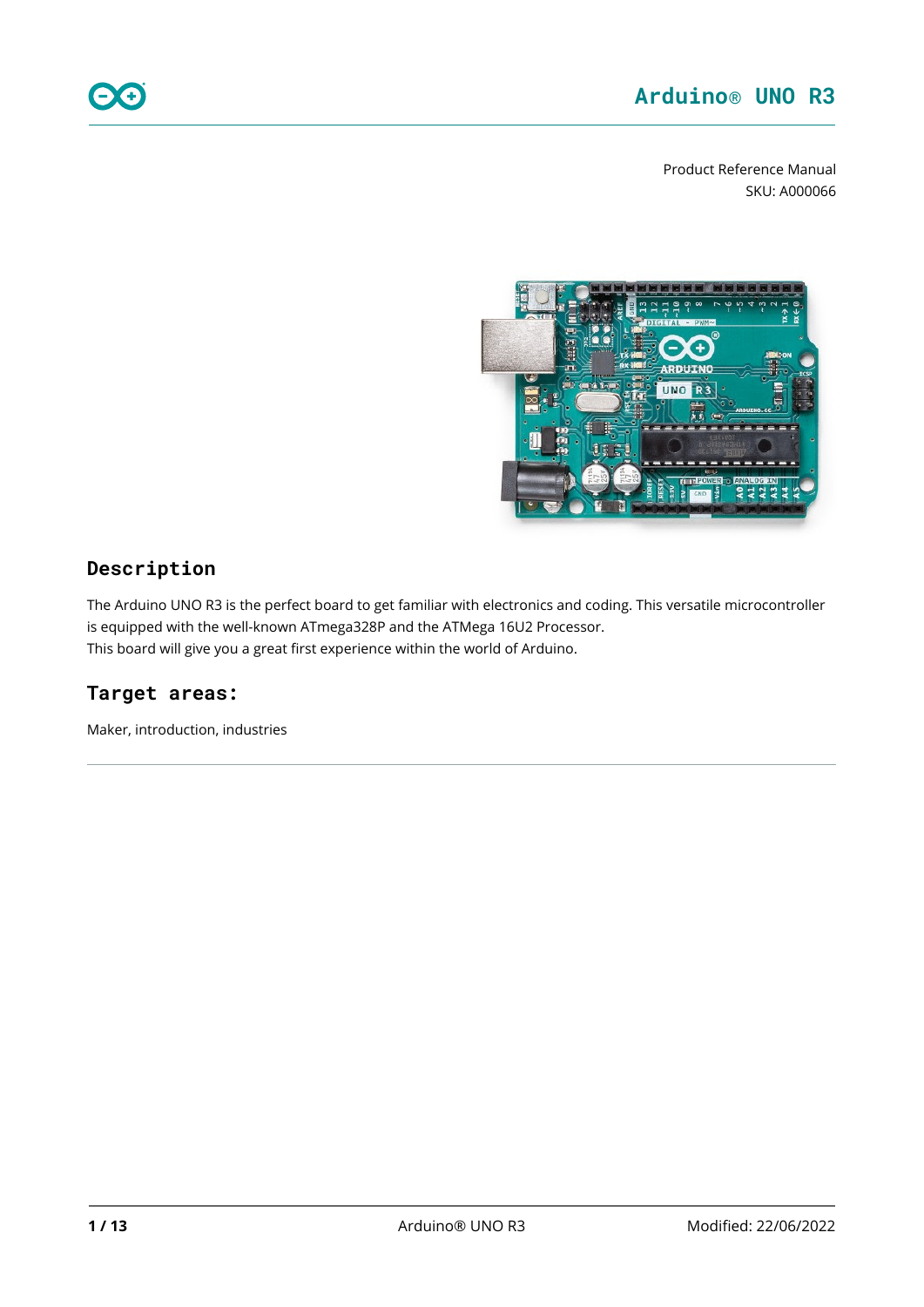

### **Features**

- **ATMega328P** Processor
	- **Memory**
		- AVR CPU at up to 16 MHz
		- 32KB Flash
		- **2KB SRAM**
		- **1KB EEPROM**
	- **Security** 
		- **Power On Reset (POR)**
		- **Brown Out Detection (BOD)**
	- **Peripherals**
		- 2x 8-bit Timer/Counter with a dedicated period register and compare channels
		- 1x 16-bit Timer/Counter with a dedicated period register, input capture and compare channels
		- 1x USART with fractional baud rate generator and start-of-frame detection
		- 1x controller/peripheral Serial Peripheral Interface (SPI)
		- 1x Dual mode controller/peripheral I2C
		- 1x Analog Comparator (AC) with a scalable reference input
		- Watchdog Timer with separate on-chip oscillator
		- **Six PWM channels**
		- Interrupt and wake-up on pin change
	- **ATMega16U2 Processor**
		- 8-bit AVR® RISC-based microcontroller
	- **Memory**
		- $\blacksquare$  16 KB ISP Flash
		- **512B EEPROM**
		- $-512B$  SRAM
		- debugWIRE interface for on-chip debugging and programming
	- **Power** 
		- $\overline{2.7-5.5}$  volts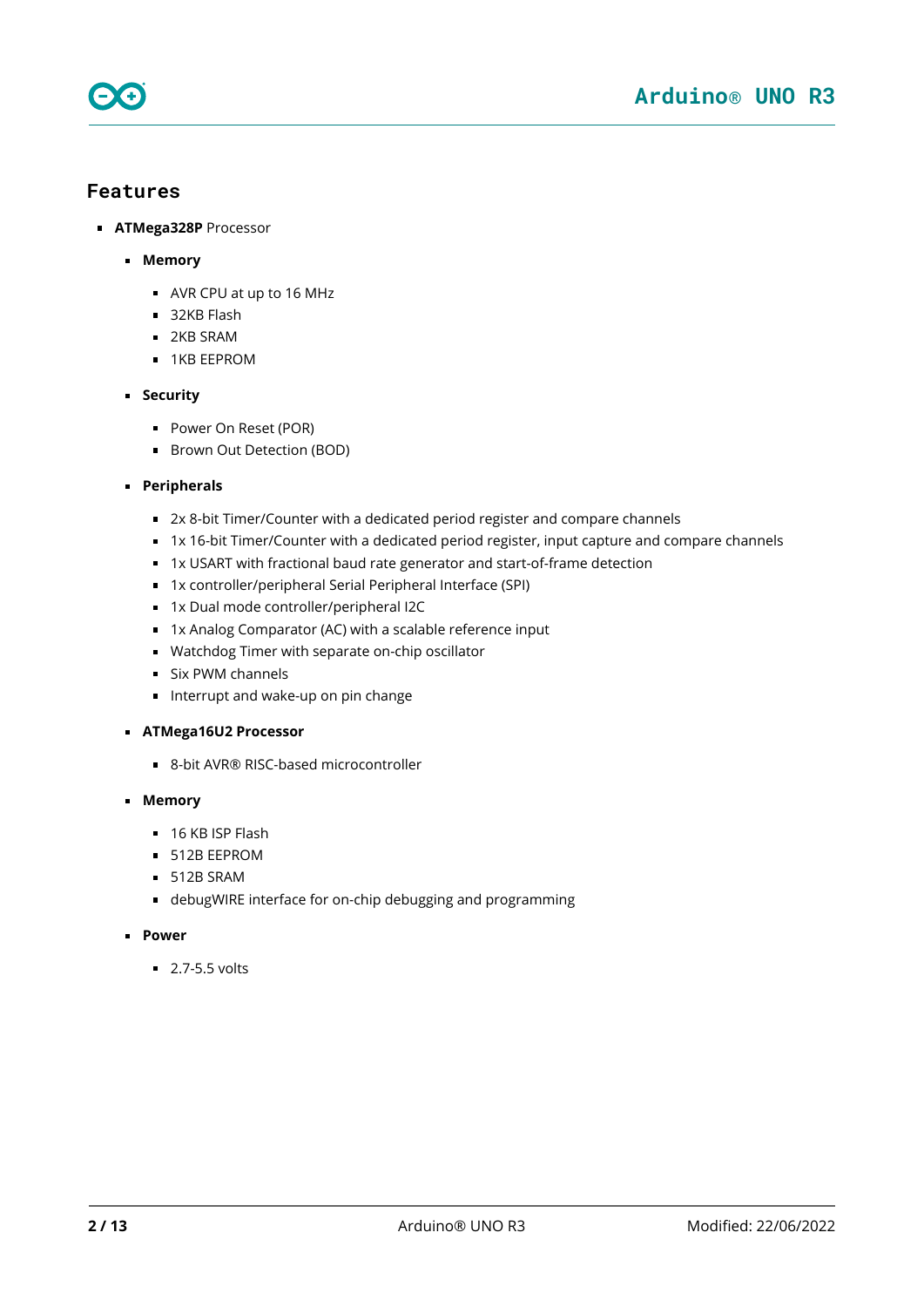

# **CONTENTS**

| 1 The Board                                                     | 4              |
|-----------------------------------------------------------------|----------------|
| 1.1 Application Examples                                        | 4              |
| 1.2 Related Products                                            | 4              |
| 2 Ratings                                                       | 4              |
| 2.1 Recommended Operating Conditions                            | 4              |
| 2.2 Power Consumption                                           | 5              |
| <b>3 Functional Overview</b>                                    | 5              |
| 3.1 Board Topology                                              | 5              |
| 3.2 Processor                                                   | 6              |
| 3.3 Power Tree                                                  | 6              |
| <b>4 Board Operation</b>                                        | $\overline{7}$ |
| 4.1 Getting Started - IDE                                       | 7              |
| 4.2 Getting Started - Arduino Web Editor                        | 7              |
| 4.3 Getting Started - Arduino IoT Cloud                         | 7              |
| 4.4 Sample Sketches                                             | 7              |
| 4.5 Online Resources                                            | 7              |
| 4.6 Board Recovery                                              | 8              |
| <b>5 Connector Pinouts</b>                                      | 8              |
| 5.1 JANALOG                                                     | 9              |
| 5.2 JDIGITAL                                                    | 9              |
| 5.3 Mechanical Information                                      | 10             |
| 5.4 Board Outline & Mounting Holes                              | 10             |
| <b>6 Certifications</b>                                         | 11             |
| 6.1 Declaration of Conformity CE DoC (EU)                       | 11             |
| 6.2 Declaration of Conformity to EU RoHS & REACH 211 01/19/2021 | 11             |
| 6.3 Conflict Minerals Declaration                               | 12             |
| <b>7 FCC Caution</b>                                            | 12             |
| <b>8 Company Information</b>                                    | 13             |
| <b>9 Reference Documentation</b>                                | 13             |
| <b>10 Revision History</b>                                      | 13             |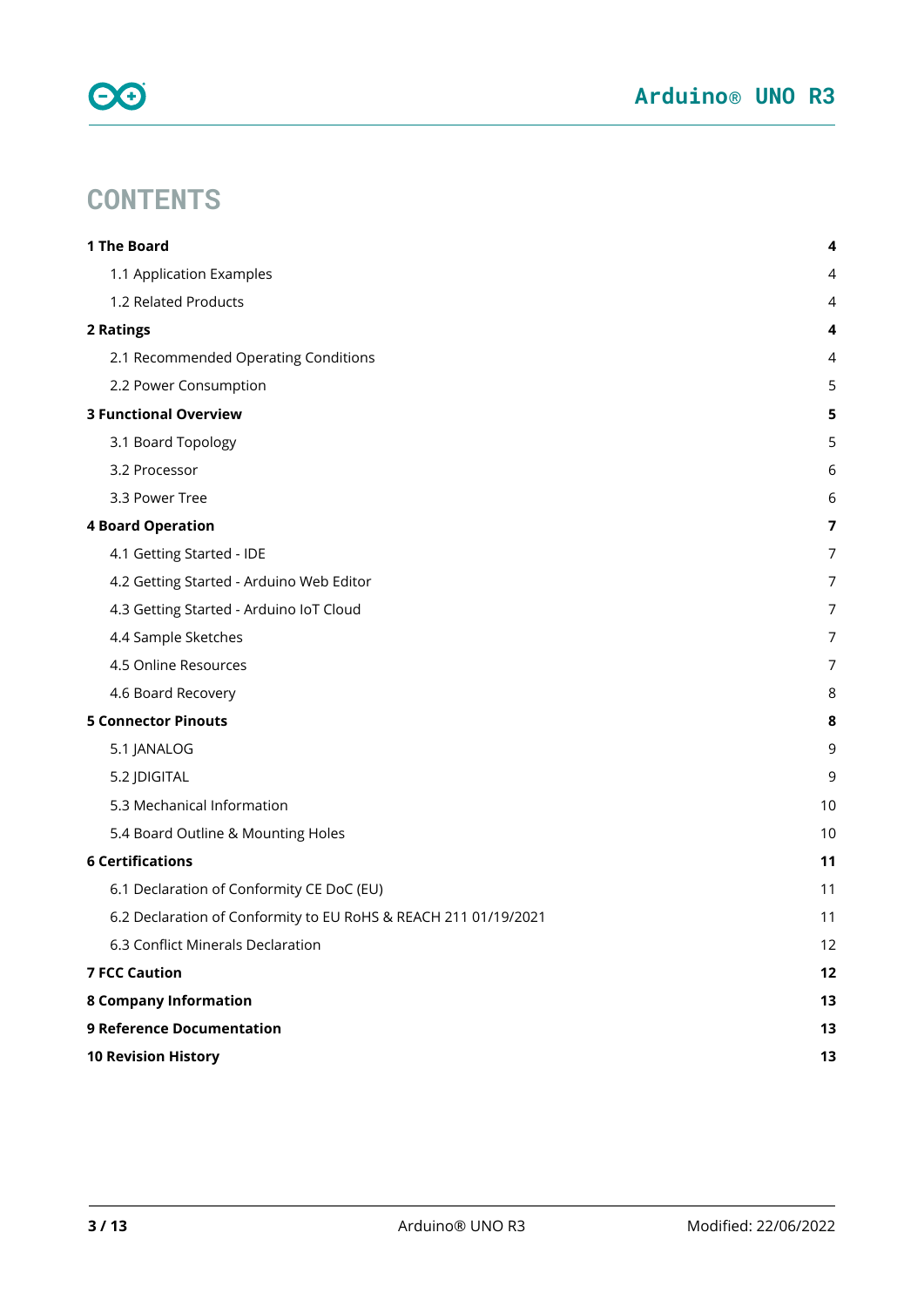# <span id="page-3-0"></span>**1 The Board**

### <span id="page-3-1"></span>**1.1 Application Examples**

The UNO board is the flagship product of Arduino. Regardless if you are new to the world of electronics or will use the UNO as a tool for education purposes or industry-related tasks.

**First entry to electronics:** If this is your first project within coding and electronics, get started with our most used and documented board; Arduino UNO. It is equipped with the well-known ATmega328P processor, 14 digital input/output pins, 6 analog inputs, USB connections, ICSP header and reset button. This board includes everything you will need for a great first experience with Arduino.

**Industry-standard development board:** Using the Arduino UNO board in industries, there are a range of companies using the UNO board as the brain for their PLC's.

**Education purposes:** Although the UNO board has been with us for about ten years, it is still widely used for various education purposes and scientific projects. The board's high standard and top quality performance makes it a great resource to capture real time from sensors and to trigger complex laboratory equipment to mention a few examples.

### <span id="page-3-2"></span>**1.2 Related Products**

- Starter Kit
- **Tinkerkit Braccio Robot**
- **Example**

# <span id="page-3-3"></span>**2 Ratings**

#### <span id="page-3-4"></span>**2.1 Recommended Operating Conditions**

| Symbol | <b>Description</b>                               | Min                 | Max                         |
|--------|--------------------------------------------------|---------------------|-----------------------------|
|        | Conservative thermal limits for the whole board: | .-40°F)<br>. -40 °C | $185^{\circ}$ F)<br>85 °C ( |

**NOTE:** In extreme temperatures, EEPROM, voltage regulator, and the crystal oscillator, might not work as expected due to the extreme temperature conditions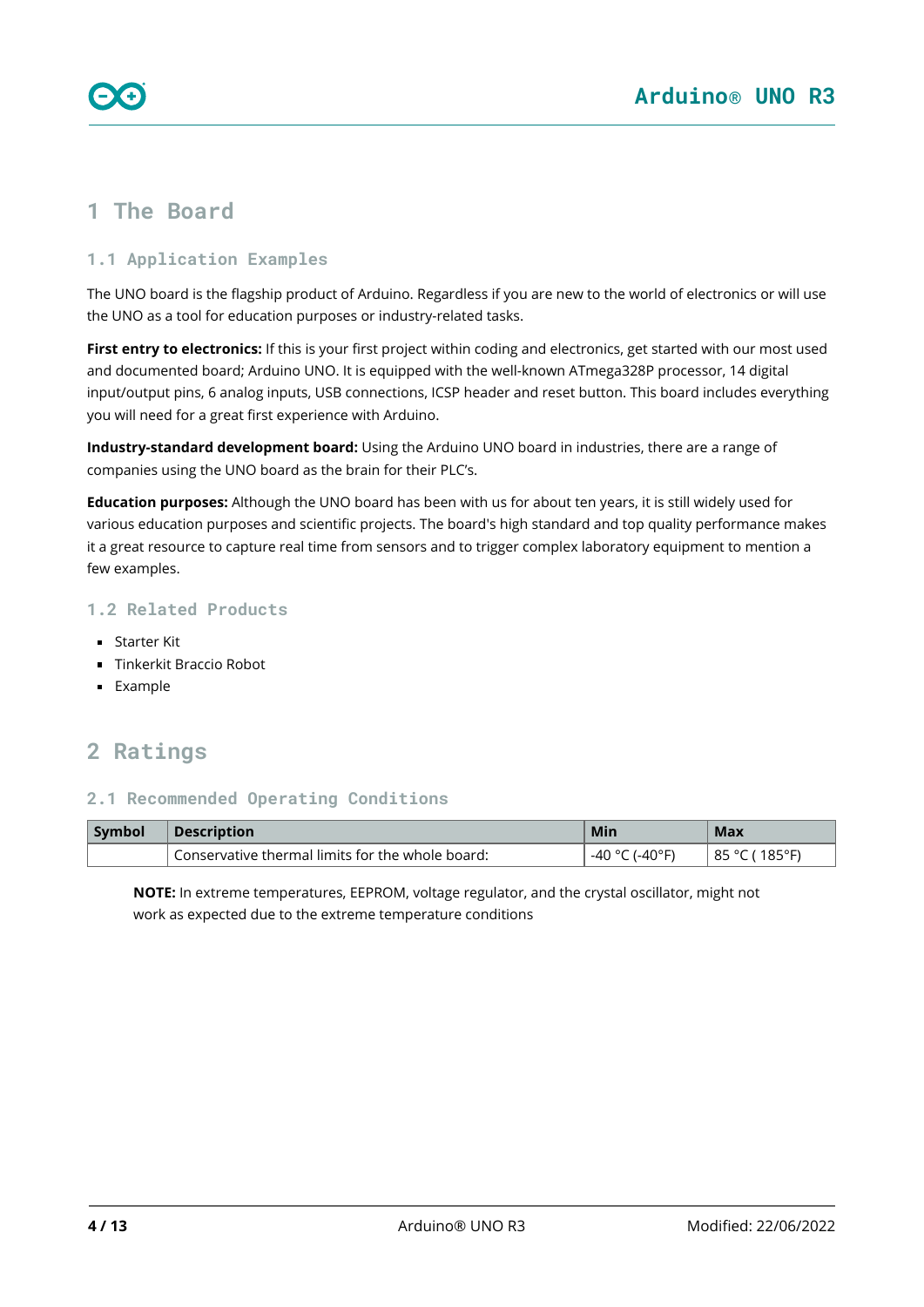

### <span id="page-4-0"></span>**2.2 Power Consumption**

| Symbol        | <b>Description</b>                              | Min | <b>T</b> vp | Max | Unit |
|---------------|-------------------------------------------------|-----|-------------|-----|------|
| <b>VINMax</b> | Maximum input voltage from VIN pad              |     |             | 20  |      |
| VUSBMax       | 5.5<br>Maximum input voltage from USB connector |     |             |     |      |
| PMax          | Maximum Power Consumption                       |     |             | XX  | mA   |

# <span id="page-4-1"></span>**3 Functional Overview**

### <span id="page-4-2"></span>**3.1 Board Topology**

#### Top view



#### *Board topology*

| Ref.            | <b>Description</b>             | Ref.           | <b>Description</b>                    |
|-----------------|--------------------------------|----------------|---------------------------------------|
| X1              | Power jack 2.1x5.5mm           | U <sub>1</sub> | SPX1117M3-L-5 Regulator               |
| X2              | <b>USB B Connector</b>         | U3             | ATMEGA16U2 Module                     |
| PC1             | EEE-1EA470WP 25V SMD Capacitor | U5             | LMV358LIST-A.9 IC                     |
| PC <sub>2</sub> | EEE-1EA470WP 25V SMD Capacitor | F <sub>1</sub> | Chip Capacitor, High Density          |
| D <sub>1</sub>  | CGRA4007-G Rectifier           | <b>ICSP</b>    | Pin header connector (through hole 6) |
| $I-ZU4$         | ATMEGA328P Module              | ICSP1          | Pin header connector (through hole 6) |
| Y1              | ECS-160-20-4X-DU Oscillator    |                |                                       |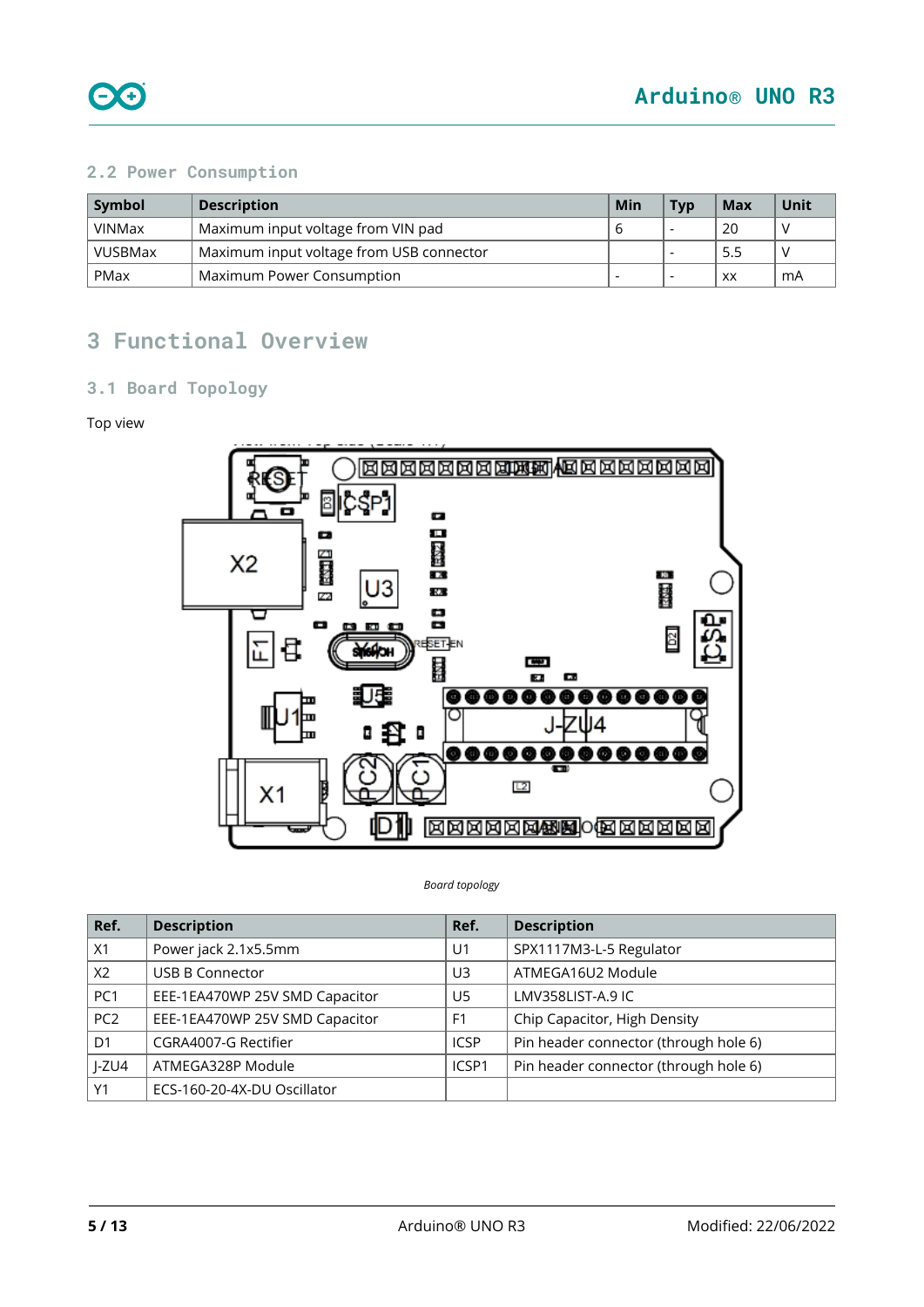

#### <span id="page-5-0"></span>**3.2 Processor**

The Main Processor is a ATmega328P running at up tp 20 MHz. Most of its pins are connected to the external headers, however some are reserved for internal communication with the USB Bridge coprocessor.

#### <span id="page-5-1"></span>**3.3 Power Tree**

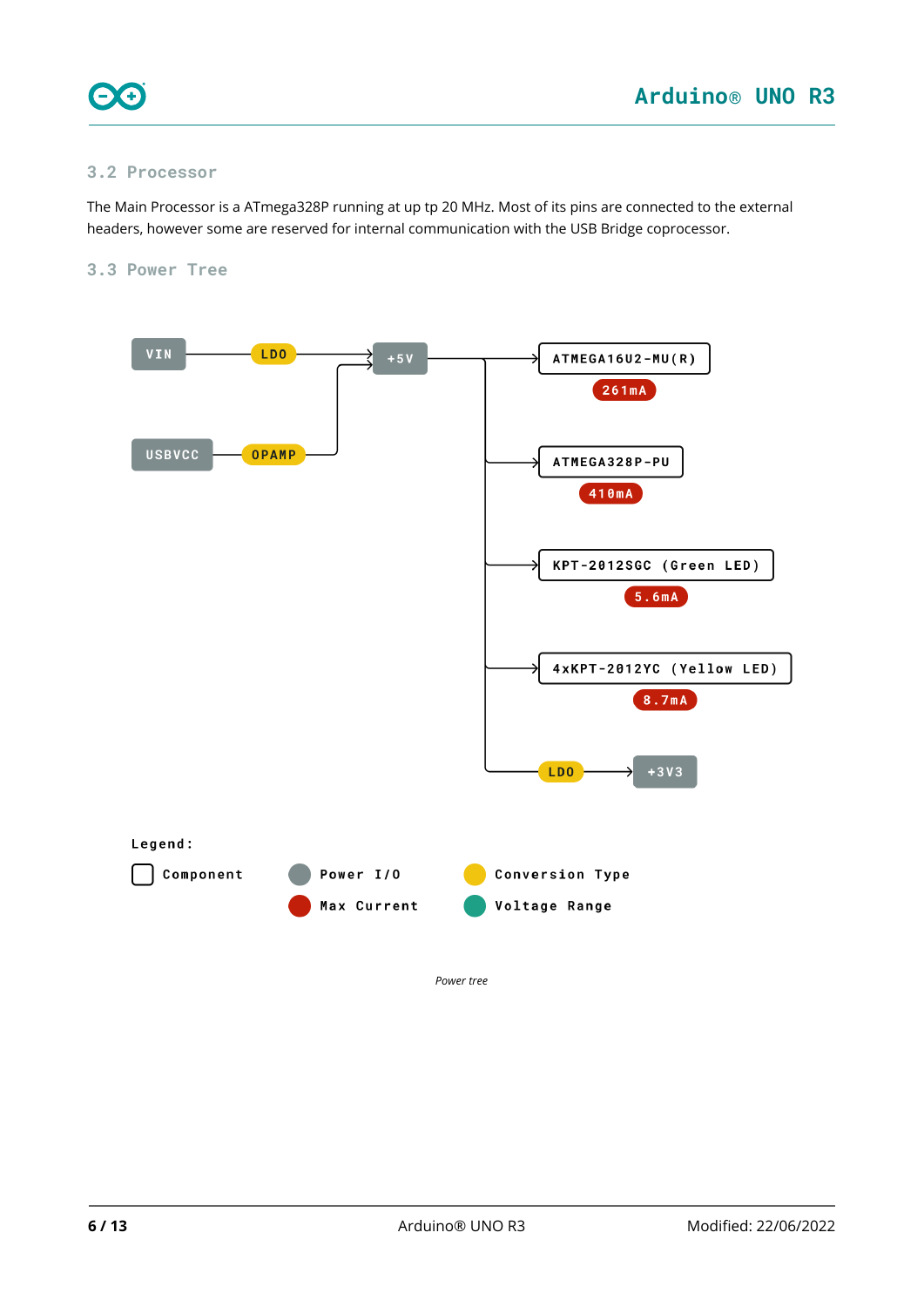

# <span id="page-6-0"></span>**4 Board Operation**

#### <span id="page-6-1"></span>**4.1 Getting Started - IDE**

If you want to program your Arduino UNO while offline you need to install the Arduino Desktop IDE [1] To connect the Arduino UNO to your computer, you'll need a Micro-B USB cable. This also provides power to the board, as indicated by the LED.

#### <span id="page-6-2"></span>**4.2 Getting Started - Arduino Web Editor**

All Arduino boards, including this one, work out-of-the-box on the Arduino Web Editor [2], by just installing a simple plugin.

The Arduino Web Editor is hosted online, therefore it will always be up-to-date with the latest features and support for all boards. Follow **[3]** to start coding on the browser and upload your sketches onto your board.

### <span id="page-6-3"></span>**4.3 Getting Started - Arduino IoT Cloud**

All Arduino IoT enabled products are supported on Arduino IoT Cloud which allows you to Log, graph and analyze sensor data, trigger events, and automate your home or business.

#### <span id="page-6-4"></span>**4.4 Sample Sketches**

Sample sketches for the Arduino XXX can be found either in the "Examples" menu in the Arduino IDE or in the "Documentation" section of the Arduino Pro website [4]

### <span id="page-6-5"></span>**4.5 Online Resources**

Now that you have gone through the basics of what you can do with the board you can explore the endless possibilities it provides by checking exciting projects on ProjectHub **[5]**, the Arduino Library Reference **[6]** and the online store **[7]** where you will be able to complement your board with sensors, actuators and more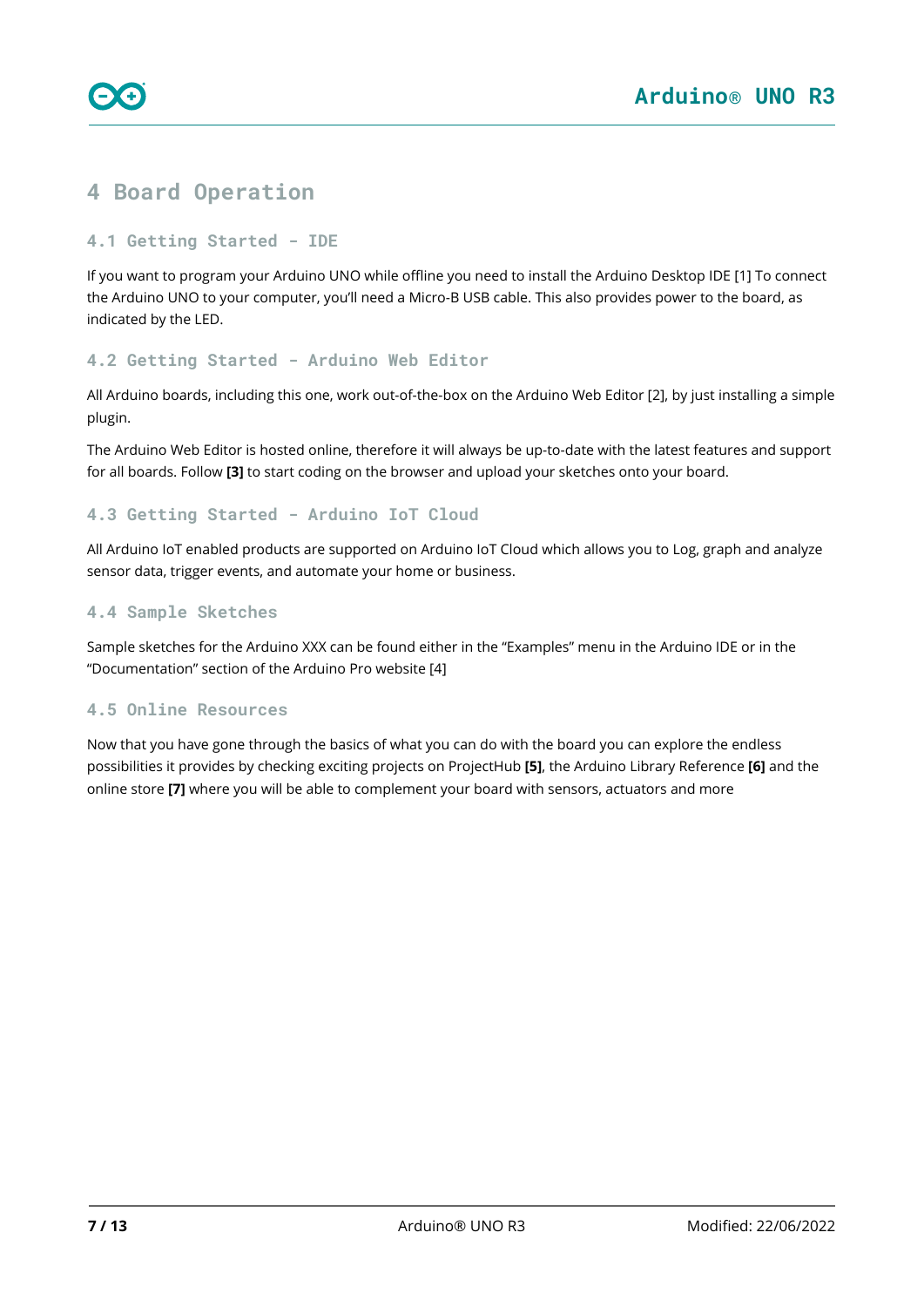

### <span id="page-7-0"></span>**4.6 Board Recovery**

All Arduino boards have a built-in bootloader which allows flashing the board via USB. In case a sketch locks up the processor and the board is not reachable anymore via USB it is possible to enter bootloader mode by doubletapping the reset button right after power up.

# <span id="page-7-1"></span>**5 Connector Pinouts**



*Pinout*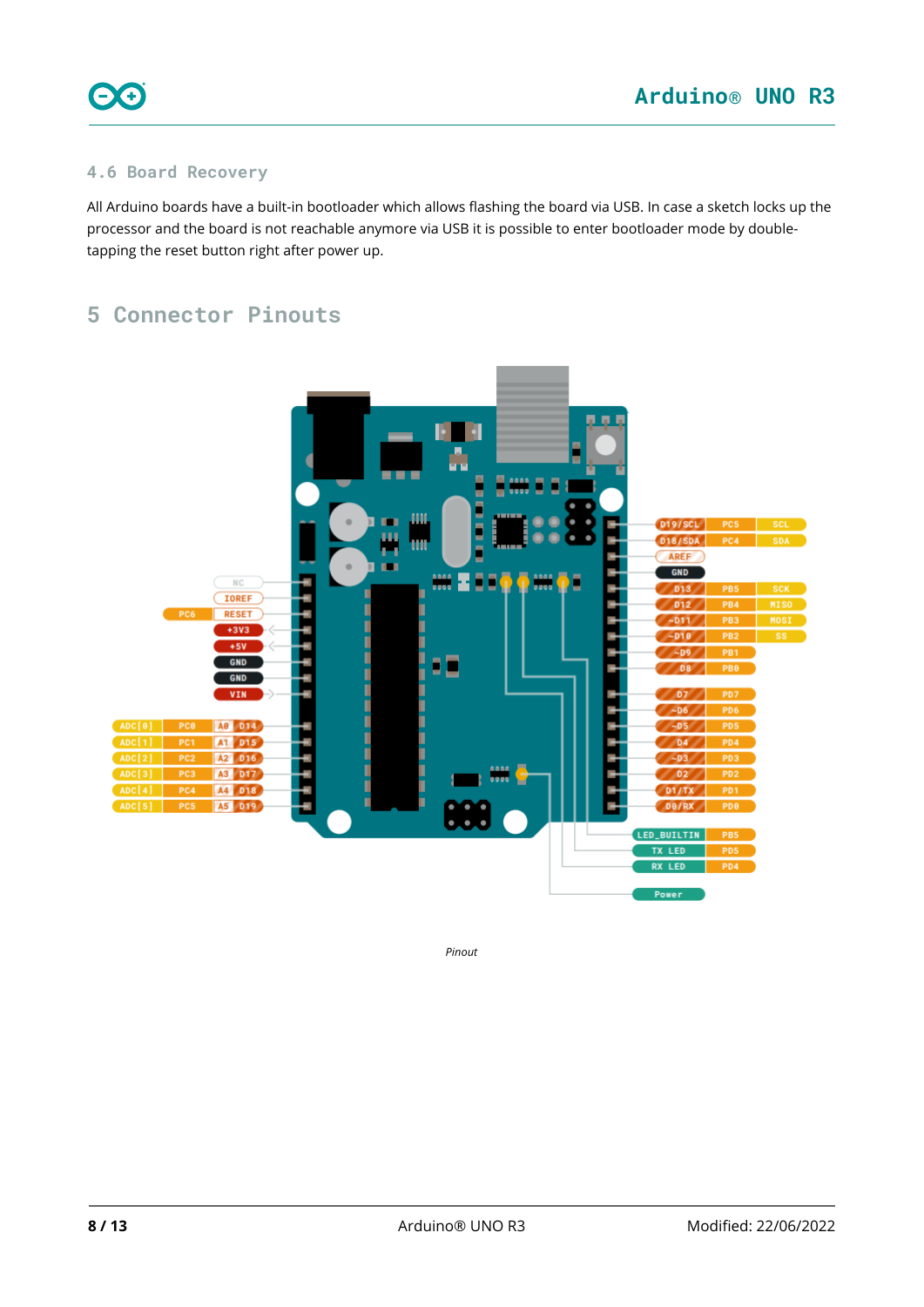### <span id="page-8-0"></span>**5.1 JANALOG**

| Pin            | <b>Function</b> | <b>Type</b>      | <b>Description</b>                              |
|----------------|-----------------|------------------|-------------------------------------------------|
|                | NC.             | NC               | Not connected                                   |
| $\overline{2}$ | <b>IOREF</b>    | <b>IOREF</b>     | Reference for digital logic V - connected to 5V |
| 3              | Reset           | Reset            | Reset                                           |
| $\overline{4}$ | $+3V3$          | Power            | +3V3 Power Rail                                 |
| 5              | $+5V$           | Power            | +5V Power Rail                                  |
| 6              | GND             | Power            | Ground                                          |
| $\overline{7}$ | <b>GND</b>      | Power            | Ground                                          |
| 8              | <b>VIN</b>      | Power            | Voltage Input                                   |
| 9              | A0              | Analog/GPIO      | Analog input 0 / GPIO                           |
| 10             | A1              | Analog/GPIO      | Analog input 1 / GPIO                           |
| 11             | A2              | Analog/GPIO      | Analog input 2 / GPIO                           |
| 12             | A <sub>3</sub>  | Analog/GPIO      | Analog input 3 / GPIO                           |
| 13             | A4/SDA          | Analog input/I2C | Analog input 4/I2C Data line                    |
| 14             | A5/SCL          | Analog input/I2C | Analog input 5/12C Clock line                   |

# <span id="page-8-1"></span>**5.2 JDIGITAL**

| Pin            | <b>Function</b> | <b>Type</b>  | <b>Description</b>                         |
|----------------|-----------------|--------------|--------------------------------------------|
| 1              | D <sub>0</sub>  | Digital/GPIO | Digital pin 0/GPIO                         |
| $\overline{2}$ | D <sub>1</sub>  | Digital/GPIO | Digital pin 1/GPIO                         |
| 3              | D <sub>2</sub>  | Digital/GPIO | Digital pin 2/GPIO                         |
| 4              | D <sub>3</sub>  | Digital/GPIO | Digital pin 3/GPIO                         |
| 5              | D <sub>4</sub>  | Digital/GPIO | Digital pin 4/GPIO                         |
| 6              | D <sub>5</sub>  | Digital/GPIO | Digital pin 5/GPIO                         |
| 7              | D <sub>6</sub>  | Digital/GPIO | Digital pin 6/GPIO                         |
| 8              | D7              | Digital/GPIO | Digital pin 7/GPIO                         |
| 9              | D <sub>8</sub>  | Digital/GPIO | Digital pin 8/GPIO                         |
| 10             | D <sub>9</sub>  | Digital/GPIO | Digital pin 9/GPIO                         |
| 11             | SS              | Digital      | SPI Chip Select                            |
| 12             | <b>MOSI</b>     | Digital      | SPI1 Main Out Secondary In                 |
| 13             | <b>MISO</b>     | Digital      | SPI Main In Secondary Out                  |
| 14             | <b>SCK</b>      | Digital      | SPI serial clock output                    |
| 15             | GND             | Power        | Ground                                     |
| 16             | <b>AREF</b>     | Digital      | Analog reference voltage                   |
| 17             | A4/SD4          | Digital      | Analog input 4/I2C Data line (duplicated)  |
| 18             | A5/SD5          | Digital      | Analog input 5/12C Clock line (duplicated) |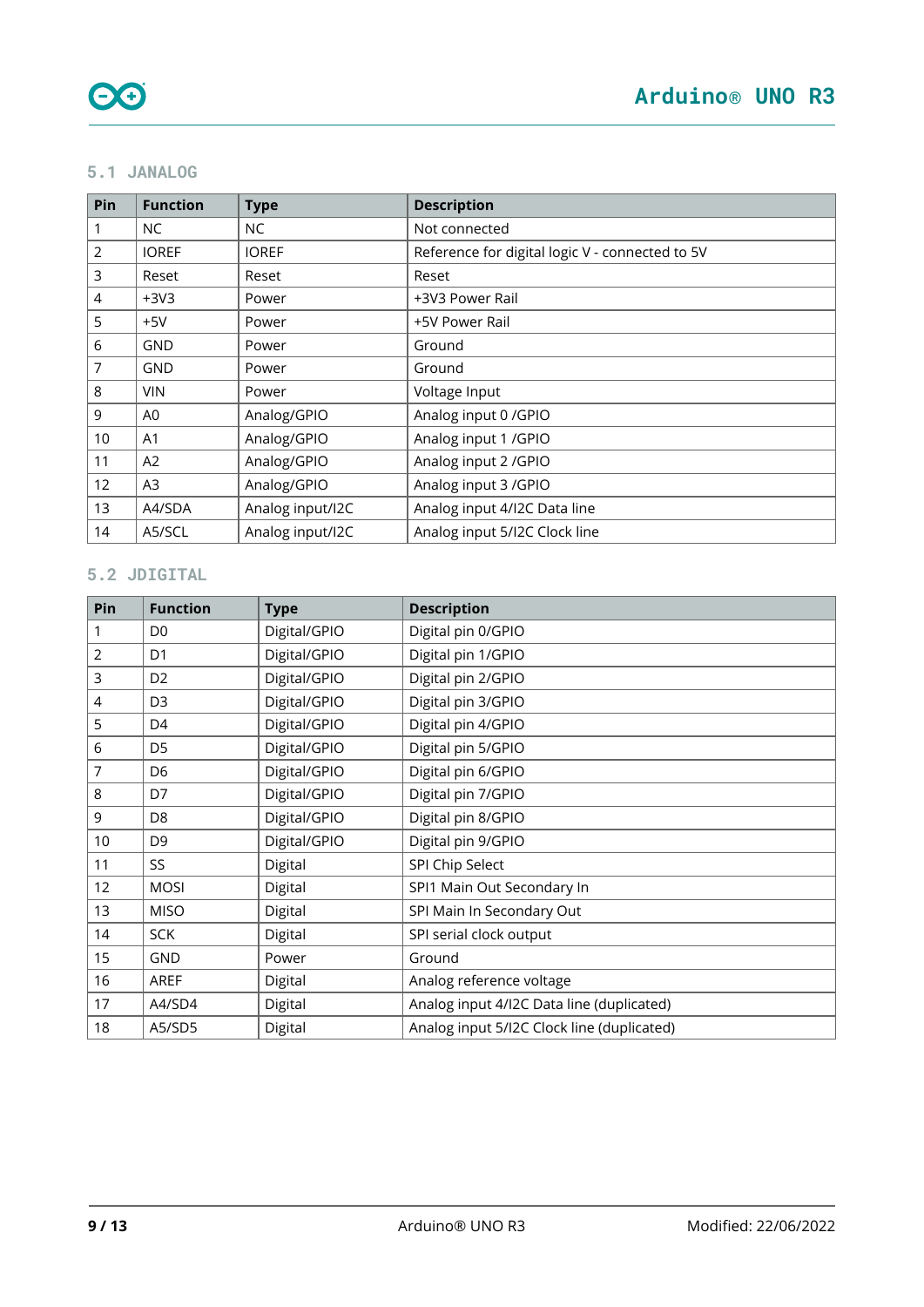

### <span id="page-9-0"></span>**5.3 Mechanical Information**

### <span id="page-9-1"></span>**5.4 Board Outline & Mounting Holes**



*Board outline*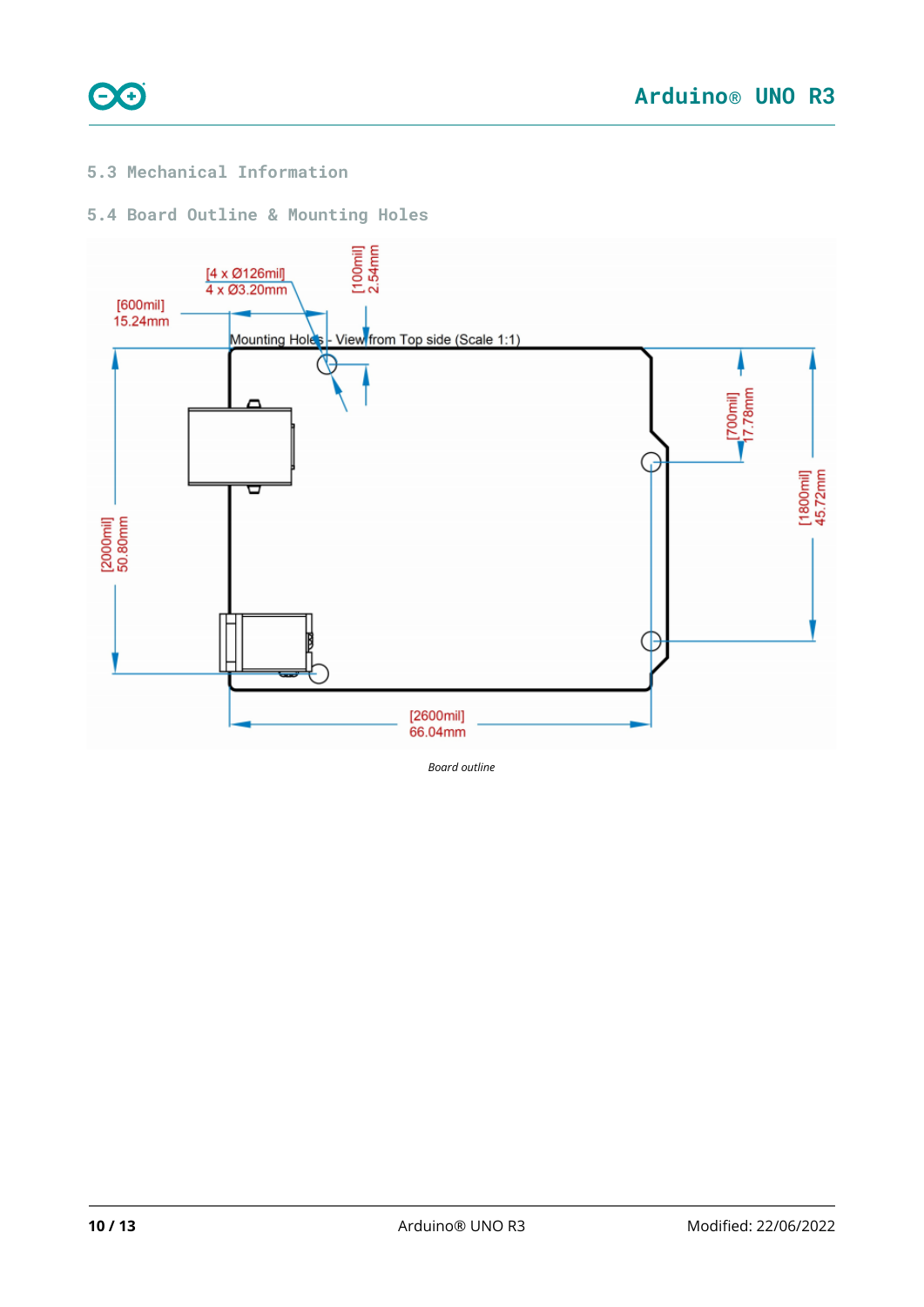<span id="page-10-0"></span>

### <span id="page-10-1"></span>**6.1 Declaration of Conformity CE DoC (EU)**

We declare under our sole responsibility that the products above are in conformity with the essential requirements of the following EU Directives and therefore qualify for free movement within markets comprising the European Union (EU) and European Economic Area (EEA).

| ROHS 2 Directive 2011/65/EU                                   |                                                       |
|---------------------------------------------------------------|-------------------------------------------------------|
| Conforms to:                                                  | EN50581:2012                                          |
| Directive 2014/35/EU. (LVD)                                   |                                                       |
| Conforms to:                                                  | EN 60950-<br>1:2006/A11:2009/A1:2010/A12:2011/AC:2011 |
| Directive 2004/40/EC & 2008/46/EC & 2013/35/EU,<br><b>EMF</b> |                                                       |
| Conforms to:                                                  | EN 62311:2008                                         |

### <span id="page-10-2"></span>**6.2 Declaration of Conformity to EU RoHS & REACH 211 01/19/2021**

Arduino boards are in compliance with RoHS 2 Directive 2011/65/EU of the European Parliament and RoHS 3 Directive 2015/863/EU of the Council of 4 June 2015 on the restriction of the use of certain hazardous substances in electrical and electronic equipment.

| <b>Substance</b>                       | <b>Maximum limit (ppm)</b> |
|----------------------------------------|----------------------------|
| Lead (Pb)                              | 1000                       |
| Cadmium (Cd)                           | 100                        |
| Mercury (Hg)                           | 1000                       |
| Hexavalent Chromium (Cr6+)             | 1000                       |
| Poly Brominated Biphenyls (PBB)        | 1000                       |
| Poly Brominated Diphenyl ethers (PBDE) | 1000                       |
| Bis(2-Ethylhexyl} phthalate (DEHP)     | 1000                       |
| Benzyl butyl phthalate (BBP)           | 1000                       |
| Dibutyl phthalate (DBP)                | 1000                       |
| Diisobutyl phthalate (DIBP)            | 1000                       |

Exemptions: No exemptions are claimed.

Arduino Boards are fully compliant with the related requirements of European Union Regulation (EC) 1907 /2006 concerning the Registration, Evaluation, Authorization and Restriction of Chemicals (REACH). We declare none of the SVHCs (<https://echa.europa.eu/web/guest/candidate-list-table>), the Candidate List of Substances of Very High Concern for authorization currently released by ECHA, is present in all products (and also package) in quantities totaling in a concentration equal or above 0.1%. To the best of our knowledge, we also declare that our products do not contain any of the substances listed on the "Authorization List" (Annex XIV of the REACH regulations) and Substances of Very High Concern (SVHC) in any significant amounts as specified by the Annex XVII of Candidate list published by ECHA (European Chemical Agency) 1907 /2006/EC.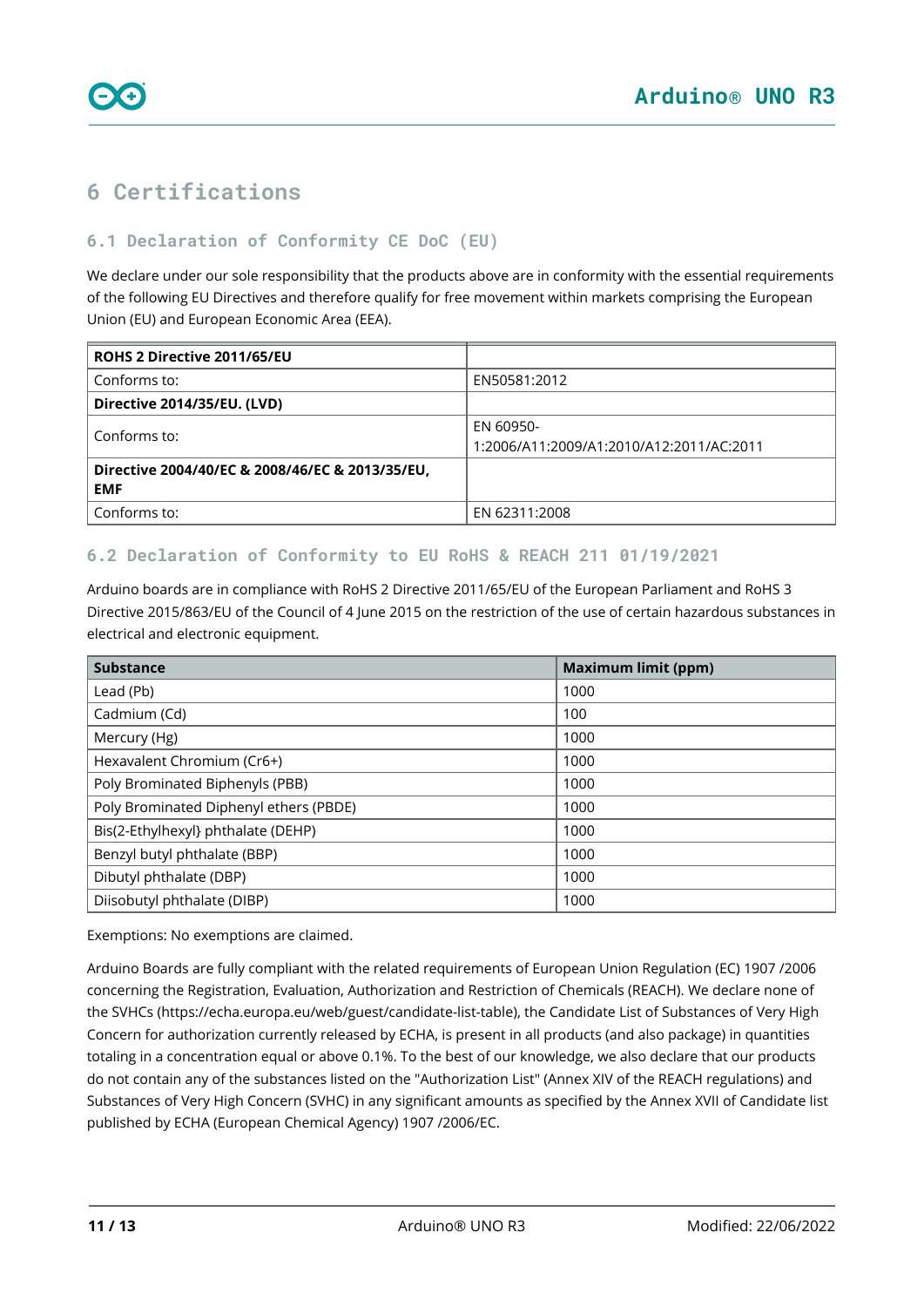### <span id="page-11-0"></span>**6.3 Conflict Minerals Declaration**

As a global supplier of electronic and electrical components, Arduino is aware of our obligations with regards to laws and regulations regarding Conflict Minerals, specifically the Dodd-Frank Wall Street Reform and Consumer Protection Act, Section 1502. Arduino does not directly source or process conflict minerals such as Tin, Tantalum, Tungsten, or Gold. Conflict minerals are contained in our products in the form of solder, or as a component in metal alloys. As part of our reasonable due diligence Arduino has contacted component suppliers within our supply chain to verify their continued compliance with the regulations. Based on the information received thus far we declare that our products contain Conflict Minerals sourced from conflict-free areas.

## <span id="page-11-1"></span>**7 FCC Caution**

Any Changes or modifications not expressly approved by the party responsible for compliance could void the user's authority to operate the equipment.

This device complies with part 15 of the FCC Rules. Operation is subject to the following two conditions:

(1) This device may not cause harmful interference

(2) this device must accept any interference received, including interference that may cause undesired operation.

#### **FCC RF Radiation Exposure Statement:**

- 1. This Transmitter must not be co-located or operating in conjunction with any other antenna or transmitter.
- 2. This equipment complies with RF radiation exposure limits set forth for an uncontrolled environment.
- 3. This equipment should be installed and operated with minimum distance 20cm between the radiator & your body.

English: User manuals for license-exempt radio apparatus shall contain the following or equivalent notice in a conspicuous location in the user manual or alternatively on the device or both. This device complies with Industry Canada license-exempt RSS standard(s). Operation is subject to the following two conditions:

(1) this device may not cause interference

(2) this device must accept any interference, including interference that may cause undesired operation of the device.

French: Le présent appareil est conforme aux CNR d'Industrie Canada applicables aux appareils radio exempts de licence. L'exploitation est autorisée aux deux conditions suivantes :

(1) l' appareil nedoit pas produire de brouillage

(2) l'utilisateur de l'appareil doit accepter tout brouillage radioélectrique subi, même si le brouillage est susceptible d'en compromettre le fonctionnement.

#### **IC SAR Warning:**

English This equipment should be installed and operated with minimum distance 20 cm between the radiator and your body.

French: Lors de l' installation et de l' exploitation de ce dispositif, la distance entre le radiateur et le corps est d 'au moins 20 cm.